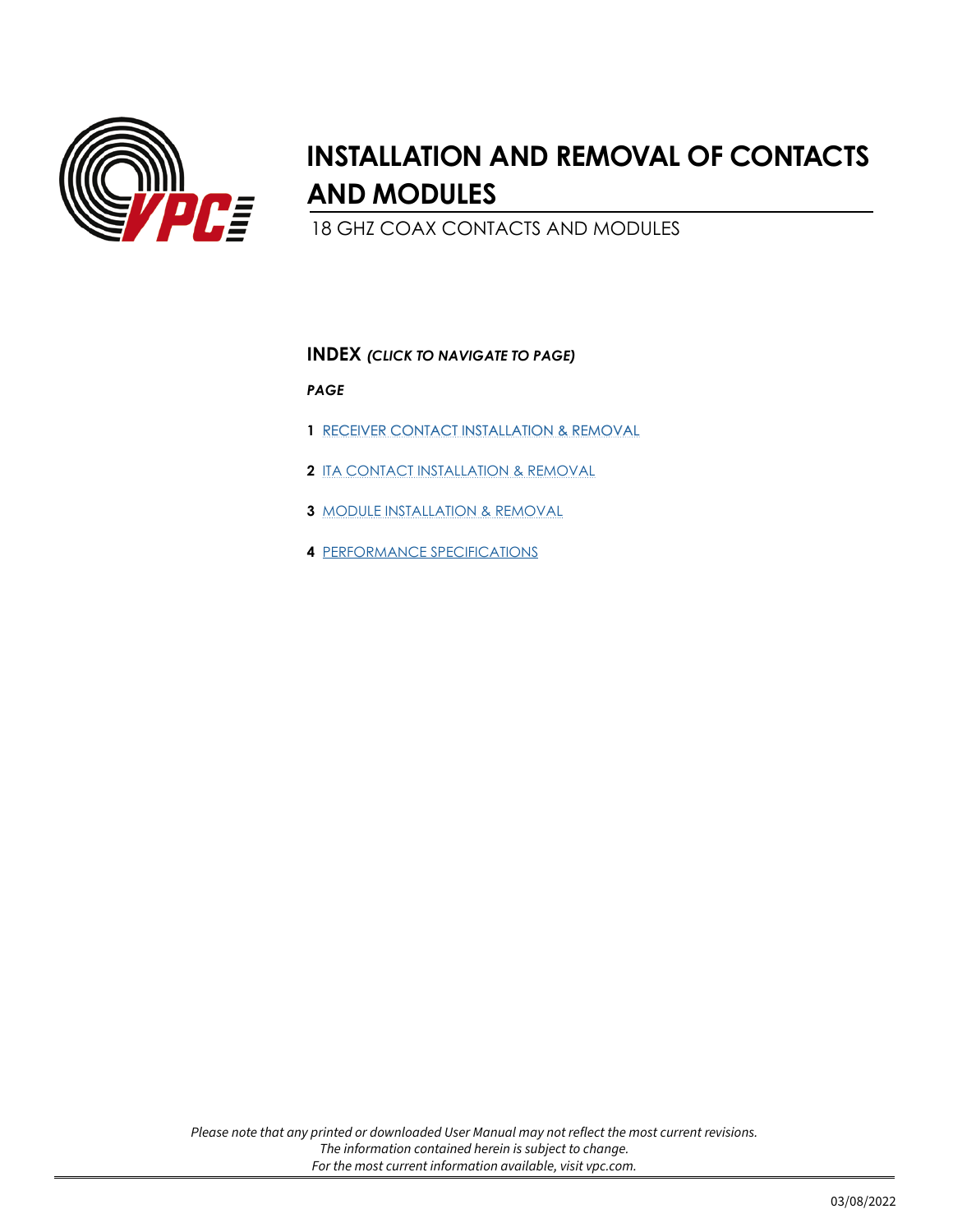## **RECEIVER CONTACT INSTALLATION AND REMOVAL**

PART # 610 102 108, 510 104 203, 910 112 115

#### <span id="page-1-0"></span>**TOOLS/PARTS REQUIRED**

2.92 mm, 3.5 mm, or SMA connector 5 /16 Wrench

#### **INSTALLATION**

- 1. Attach the cable to the rear of the contact via a 2.92 mm, 3.5 mm, or SMA connector and torque per the connector manufacturer's recommendations with a  $\frac{5}{16}$  wrench.
- 2. Insert the receiver contact into the receiver module (p/n 510104224) cavity (**Figure A**). Ensure the contact is fully seated by inserting until the retaining ring locks into place.

#### **REMOVAL**

- 1. Remove the module from the receiver frame. *NOTE: For more information on removing the module from the receiver frame, see module installation and removal instructions in this manual.*
- 2. Firmly insert the 18 GHz contact extraction tool (p/n 910 112 115), over the contact by applying pressure with the shaft. Do not apply pressure with the handle area.
- 3. By applying pressure using only the handle area only, the tool will slide over and collapse the retaining ring (**Figure B**). Twisting the lower portion of the tool will ensure that the retaining ring has collapsed.
- 4. On the side of the module opposite of the extraction tool, grasp the contact with your fingers to prevent it from being pulled back into the module and locked position while removing the extraction tool.

**DO NOT DEPRESS THE PLUNGER ON THE BACK OF THE EXTRACTION TOOL UNTIL THE TIP OF THE** 

**EXTRACTION TOOL HAS FULLY SEATED INTO THE MODULE AND COMPRESSED THE RETAINING RING TABS ON THE** 

**CONTACT.** 



*Figure A. Installation.* 



*Figure B. Removal.*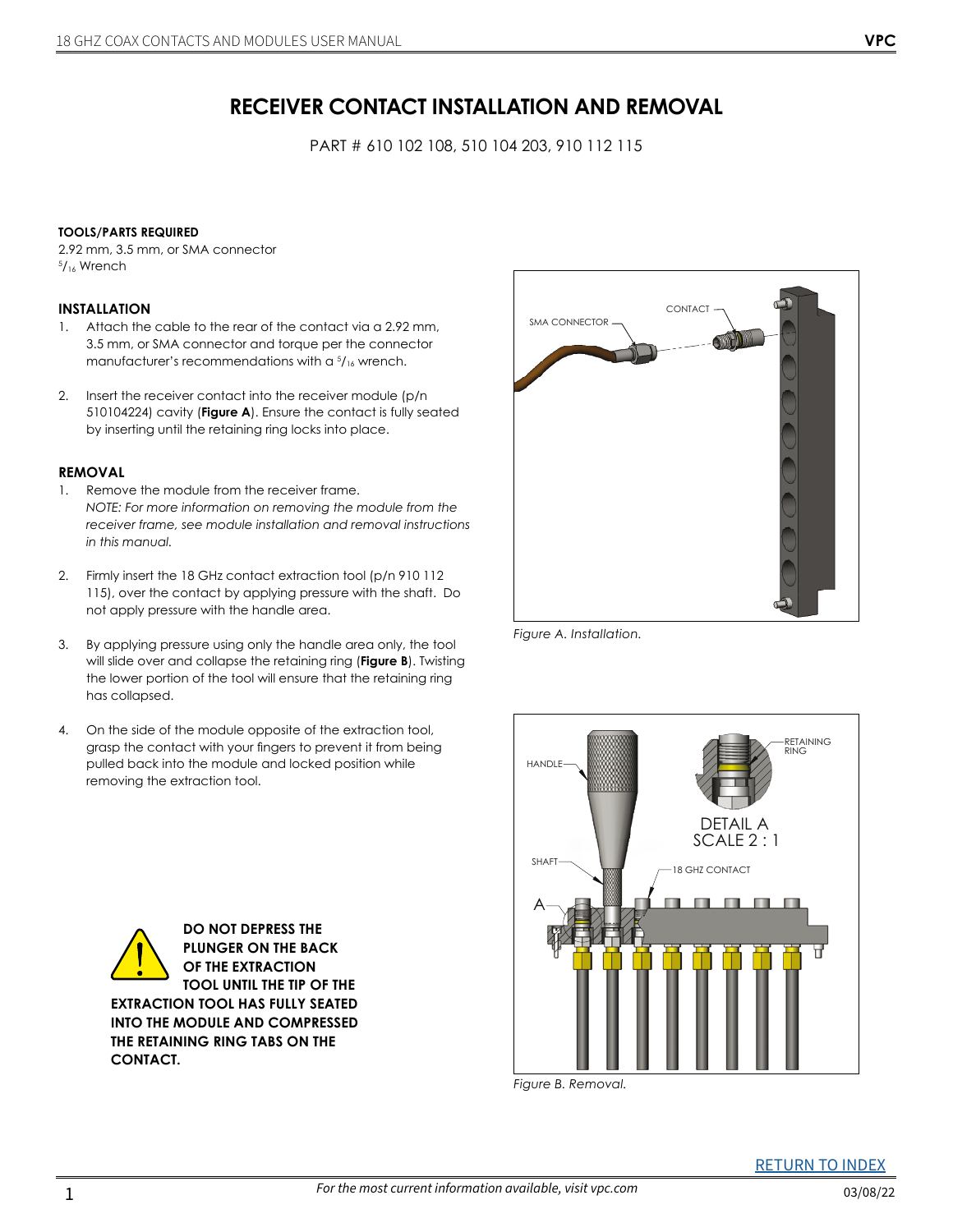PART # 610 102 107, 510 108 176, 910 121 165

#### <span id="page-2-0"></span>**PARTS REQUIRED**

2.92 mm, 3.5 mm, or SMA connector

#### **INSTALLATION**

- 1. Attach the cable to the rear of the contact via a 2.92 mm, 3.5 mm, or SMA connector and torque per the manufacturer's recommendations with a  $\frac{5}{16}$  wrench.
- 2. Insert contact into the back (wiring side) of the module (**Figure A**).
- 3. Add lock washer.
- 4. Tighten nut using the VPC install/ extract wrench (p/n 910 121 165).
- 5. Place O-ring into groove of contact (**Figure B**).

#### **REMOVAL**

- 1. Remove the module from the ITA frame. *NOTE: For more information on removing the module from the ITA frame, see module installation and removal instructions in this manual.*
- 2. Loosen the nut using the VPC install/ extract wrench, and remove contact from module (**Figure C**).



*Figure A. Installation.*



*Figure C. Removal.*



*Figure B. The O-ring provides a bulkhead seal during receiver and ITA engagement.*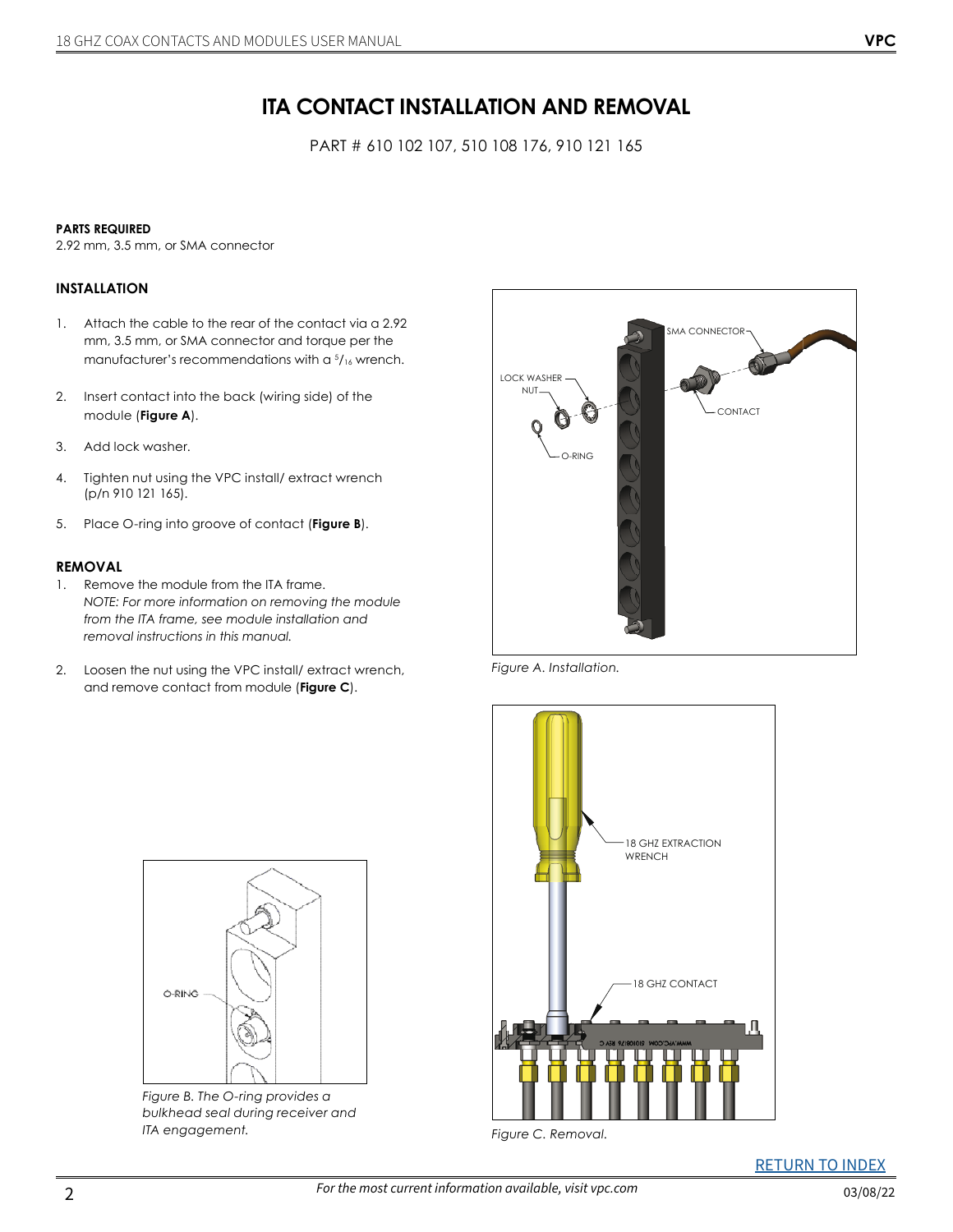PART # 510 108 176, 510 104 203

#### <span id="page-3-0"></span>**TOOLS REQUIRED**

3 /32 Allen Wrench

#### **INSTALLATION**

- 1. Place the module in the receiver or ITA until the upper and lower module screws touch the mating holes in the inner frame. Ensure that Position 1 is located at the top for systems in which the modules are oriented vertically or to the left for systems in which the modules are oriented horizontally.
- 2. Using a  $\frac{3}{32}$  Allen wrench, tighten the top screw 1 to 2 full revolutions, while pushing lightly against the face of the module.
- 3. Maintain this pressure while tightening the bottom screw 1 to 2 full revolutions.
- 4. Repeat this sequence until the module is fully seated. Torque the screw to 4 in-lbs [0.45 Nm].

#### **REMOVAL**

- 1. Loosen the top screw 1 to 2 full revolutions. Loosen bottom screw 1 to 2 full revolutions.
- 2. Repeat this sequence until the module is separated from the receiver or ITA.
- *Note: For optimum performance and system longevity, distribute the contact load evenly throughout the module.*



*Figure A. Receiver Module.*



*Figure B. ITA Module.*